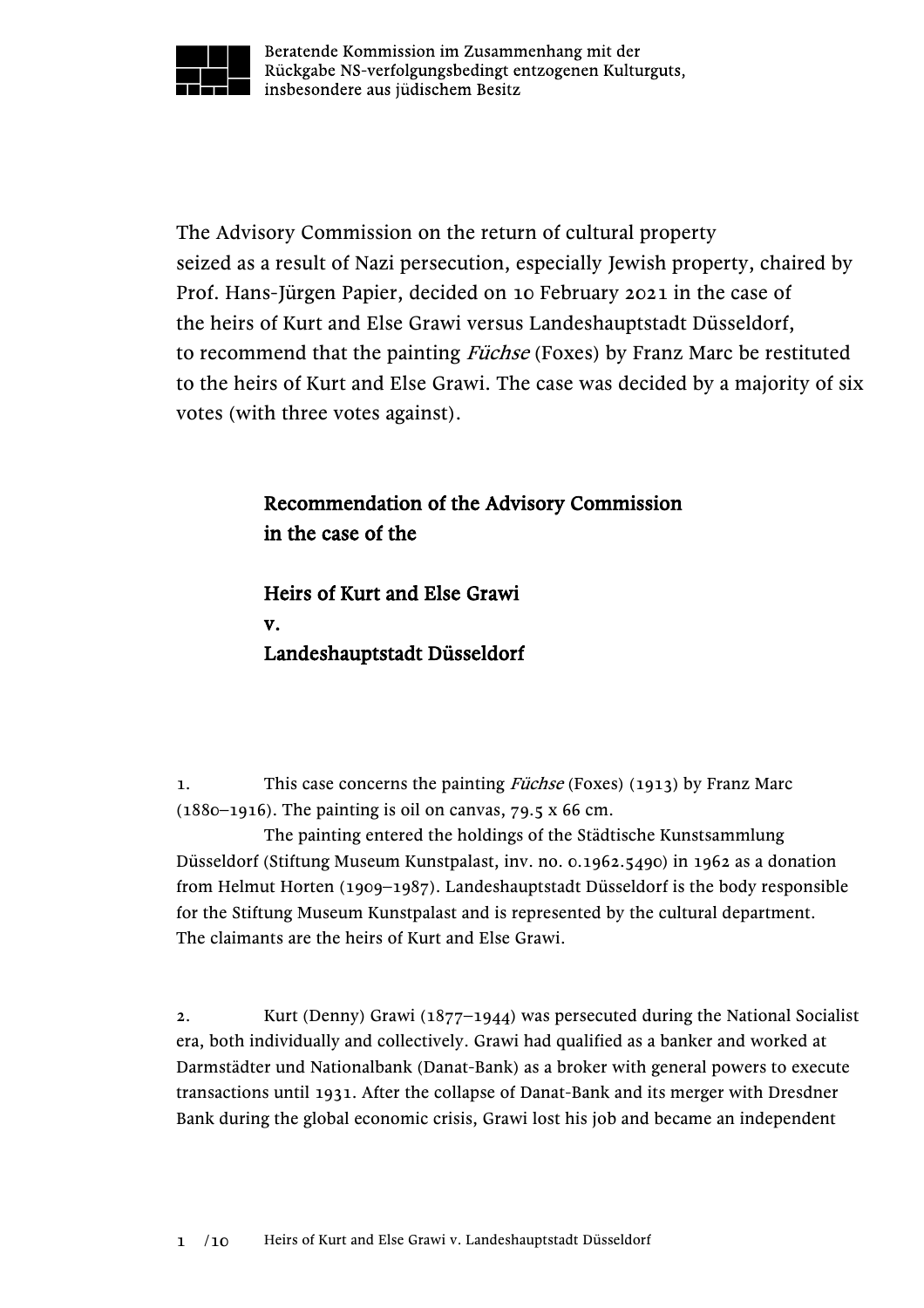

entrepreneur. He acquired stakes in various companies and managed the Gesellschaft für den Bau medico-technischer Apparate m.b.H., based in Berlin.

From 1933 onwards, Grawi and his family increasingly suffered as a result from the pressure of Nazi persecution. Grawi had married the widowed Else Breit, née Schultz (1894–1964), in August 1929. Else Grawi, who was not of Jewish descent, had two sons from her first marriage: Wolfgang and Peter. Because Else Grawi's deceased first husband Erich Breit (1878–1925) had been of Jewish descent, the two sons were vilified and discriminated against as "Mischlinge 1. Grades" [first degree half-breeds]. Grawi's younger sister, the actress Irma Neumann, was banned from her profession after 1933. Her resistance activities led to her arrest along with that of her husband on 22 July 1944– her husband was sentenced to three years' imprisonment by the People's Court, while Irma Neumann was deported to Auschwitz. She survived the Holocaust. Grawi's elder sister, Dr. Erna Grawi, was deployed as a forced laborer in armaments factories from 1939; she died from the effects of this work in Berlin at the end of February 1943. Her sister Irma found the body which she secretly disposed of outdoors because she thought a proper burial would be too risky.

Kurt Grawi was also subjected to extensive repressive measures. All his enterprises and shareholdings were forcibly dissolved or "Aryanized" after 1935. The family bought a residential building with six apartments in Berlin-Lankwitz in 1937. In order to protect the asset, Else Grawi acted as the buyer. The family used one apartment for themselves and rented out the others. After the Kristallnacht pogrom, Kurt Grawi was imprisoned in Sachsenhausen concentration camp for several weeks. At the end of April 1939, he emigrated via Belgium to Santiago de Chile, where he joined relatives of his wife's deceased first husband on 4 June 1939. Grawi was only allowed to take 10 Reichsmark with him when he left Germany. He signed the rest of his assets over to his non-Jewish wife Else, who initially remained in Berlin with the two sons. Else Grawi sold the property in Berlin-Lankwitz in August 1939 so that she could emigrate to join her husband, and triggered the imposed compulsory levies: Jewish property tax, emigration tax and Golddiskontbank levy. In December 1939, she and her two sons left Germany and traveled via Italy to Chile, where the reunited family—now virtually penni-less—began to forge a new existence. Else Grawi proceeded to earn a living as a dressmaker. Kurt Grawi died from cancer on 5 September 1944.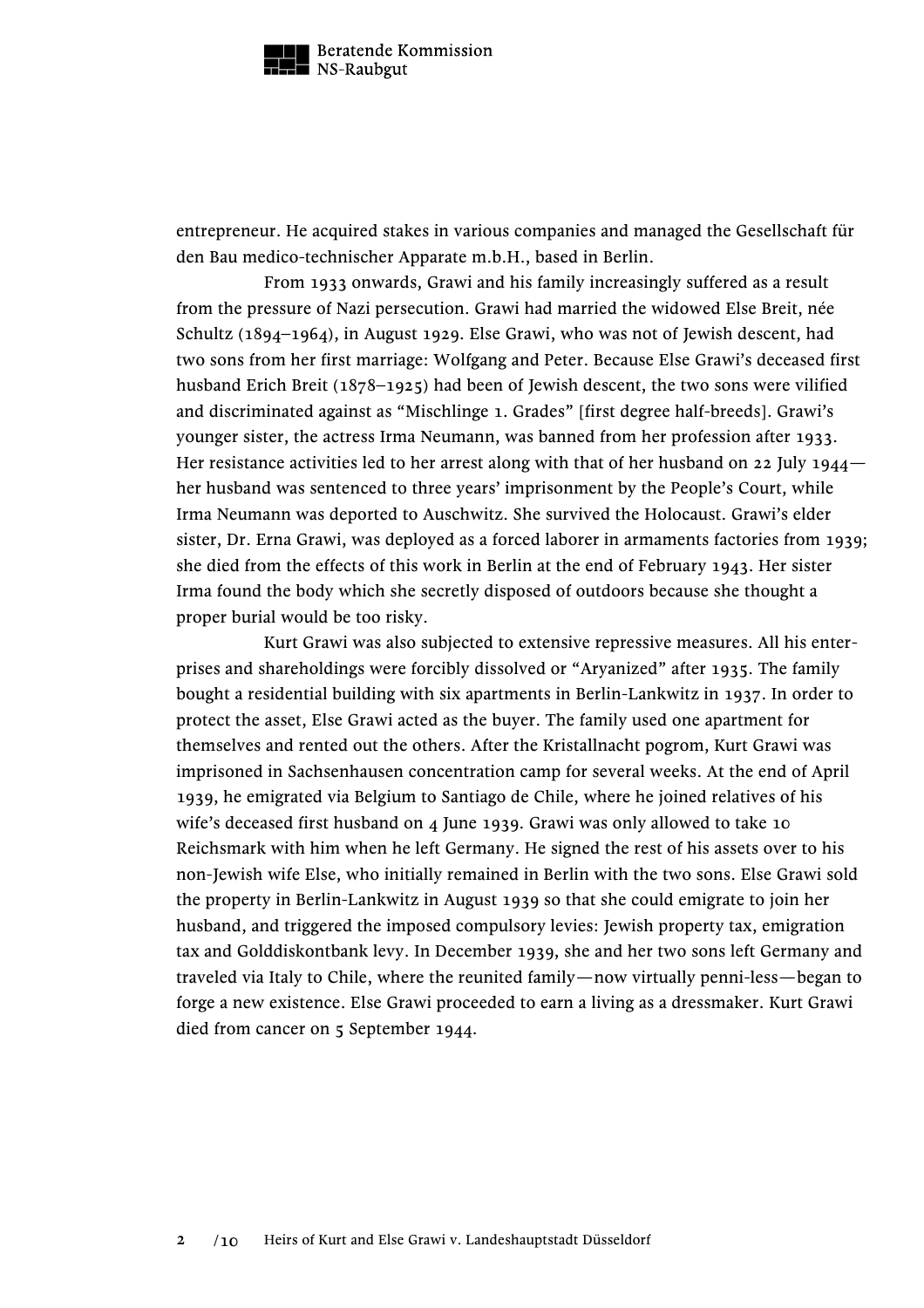

3. In information he provided to Alois J. Schardt who compiled the catalogue raisonné of Franz Marc's works, Kurt Grawi stated that he had purchased the painting *Füchse* in 1928. The previous owner had been Max Leon Flemming (1881–1956), who had first offered the work for sale via Galerie Neumann-Nierendorf in 1927. The price Grawi paid is unknown; a sum of 3,000 US dollars was retrospectively indicated in 1939, although it is not known what exchange rate was applied. In May 1936, Grawi loaned Füchse to Galerie Nierendorf in Berlin for its large Franz Marc memorial exhibition.

While in Brussels shortly before continuing his onward journey to Chile, Kurt Grawi wrote a letter on 30 April 1939 to Ernst (Ernest) Simon, who had been driven by persecution to emigrate in 1937. The letter says that *Füchse* had been left with a "mutual friend", Dr. Paul Weill, for onward shipment to New York. Weill was staying in Paris at that time, with the aim of emigrating from there to Argentina. The painting was shipped from Le Havre to New York, where Simon was to sell it on behalf of Grawi "despite the unfavorable times". Grawi further emphasized that, for himself and his family, "the result of the sale will provide the basis for our emigration".

On 9 August 1939—while Else Grawi was in Berlin preparing to leave Germany—Ernst Simon informed the Museum of Modern Art (MoMA) in New York that he had the painting *Füchse* in his possession and that the owner was a German refugee who urgently needed cash ("The owner of this painting is a German refugee who is trying to obtain some cash which he is in dire need."). Grawi was said to have originally purchased the painting for 3,000 US dollars. By 6 November 1939, the painting had been taken to the museum to be viewed. On 2 January 1940, a purchase price of 800 US dollars was offered at the suggestion of the director Dr. Alfred Barr. Simon announced that he would consult the owner on the matter. Among the notes relating to the offer, there is a telegram from Montevideo dated 9 February 1940, addressed to Simon in which a limit of " $1,250$ " is stated. The parties agree that this can be interpreted as a rejection of the offer and the setting of a minimum price by Grawi. Simon had the painting collected from MoMA by art dealer Curt Valentin, who had emigrated from Berlin to New York in 1937. Between 19 February and 27 September 1940, it was sold for an unknown price to the German-American film director William (Wilhelm) Dieterle and his wife Charlotte in Los Angeles by the art dealer Karl Nierendorf, who had likewise emigrated from Berlin to New York. In June 1961, the couple consigned the artwork to an auction held by Galerie Klipstein & Kornfeld in Berne. It was withdrawn from this auction and acquired by Helmut Horten for the purpose of donating it to a museum. Horten donated Füchse to the Städtische Kunstsammlung Düsseldorf in 1962.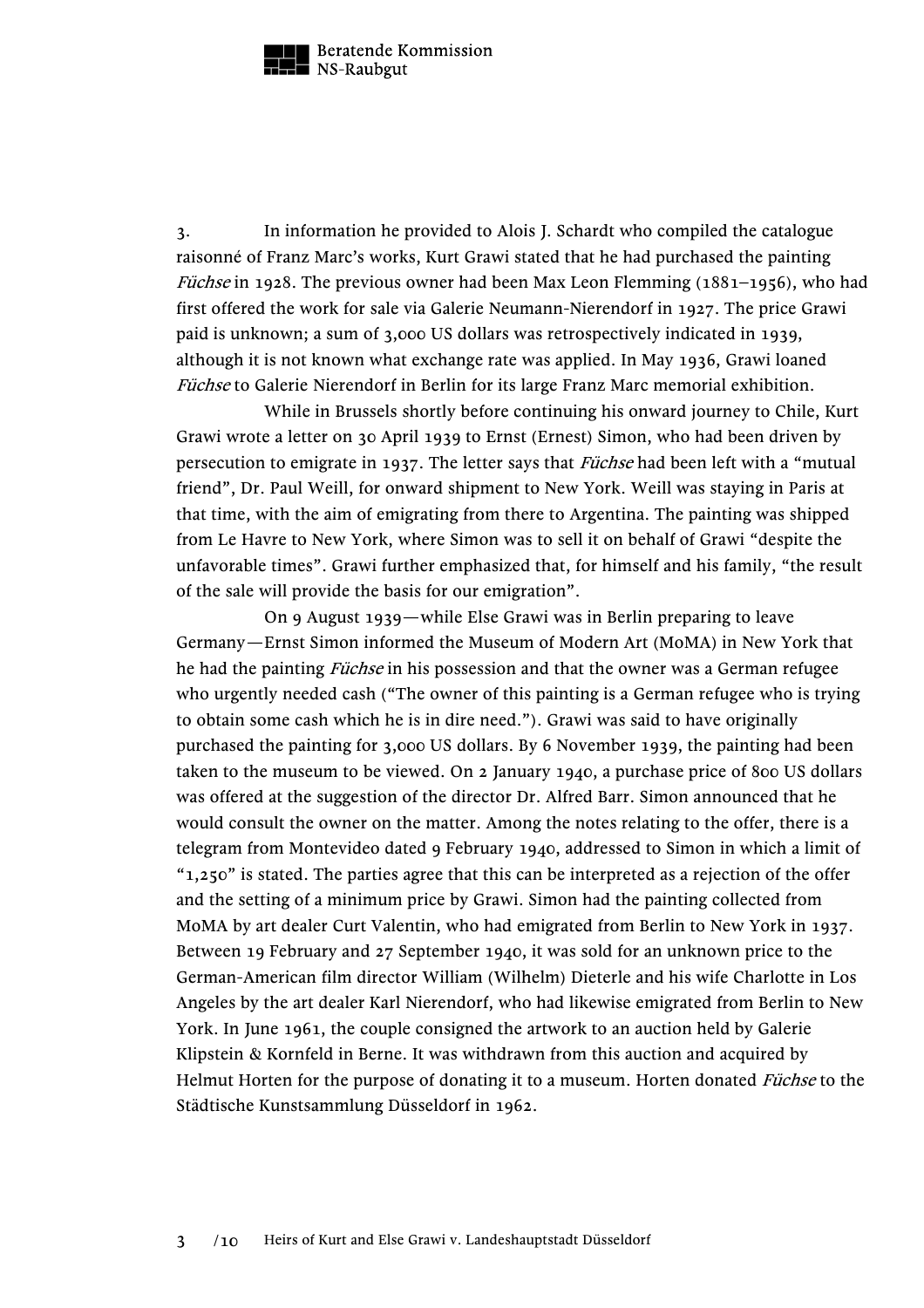

4. The parties are in agreement that Kurt Grawi was the owner of *Füchse* until at least February 1940 and that the painting had been sold in New York to William and Charlotte Dieterle by September 1940 at the latest via Karl Nierendorf in a transaction brokered by Ernst Simon.

a) The Landeshauptstadt Düsseldorf asserts that Kurt and Else Grawi had already managed to pay the imposed compulsory levies through the sale of the real estate asset and some of the furnishings. These sales, according to the current holders, would have generated more liquid funds than the amount that would have been permitted to be exchanged into foreign currency. Accordingly, Else Grawi even decided not to sell a box of silver cutlery worth approximately 4,000 Reichsmark before she left Germany and instead gave it to her mother for safekeeping. In addition, according to Landeshauptstadt Düsseldorf, it was possible to transport the painting *Füchse* to New York with substantial support from other émigrés who had also fled persecution, and sell it there. It was true that there was no evidence concerning the exact circumstances of the sale to William and Charlotte Dieterle which was conducted via Karl Nierendorf between February and September 1940, and in particular concerning the purchase price finally agreed or the transfer of this to Kurt Grawi by Ernst Simon. Nevertheless, the Landeshauptstadt Düsseldorf holds the view that the New York art market would have guaranteed a fair purchase price, and the seller is assumed to have been free to dispose of it. There was no evidence that the sale took place contrary to Grawi's instructions or that he did not receive the purchase price.

This assumption was also supported by the further connection between Else Grawi and Paul Weill, and also Paul Weill and Ernst Simon beyond 1945. The buyers of the painting, William and Charlotte Dieterle, were firmly committed to supporting émigrés and frequently did so successfully—for example, they had provided financial assistance to Alois J. Schardt and his family who emigrated to Los Angeles in fall 1939. There was therefore nothing to suggest that Kurt Grawi was disadvantaged in any way, especially since he was in a position to settle the terms of the sale himself, as demonstrated by the rejection of the offer from MoMA. Taking all known events into consideration, the transfer of ownership was not considered to be confiscation as a result of Nazi persecution, but a sale governed by civil law which took place outside the National Socialist sphere of influence.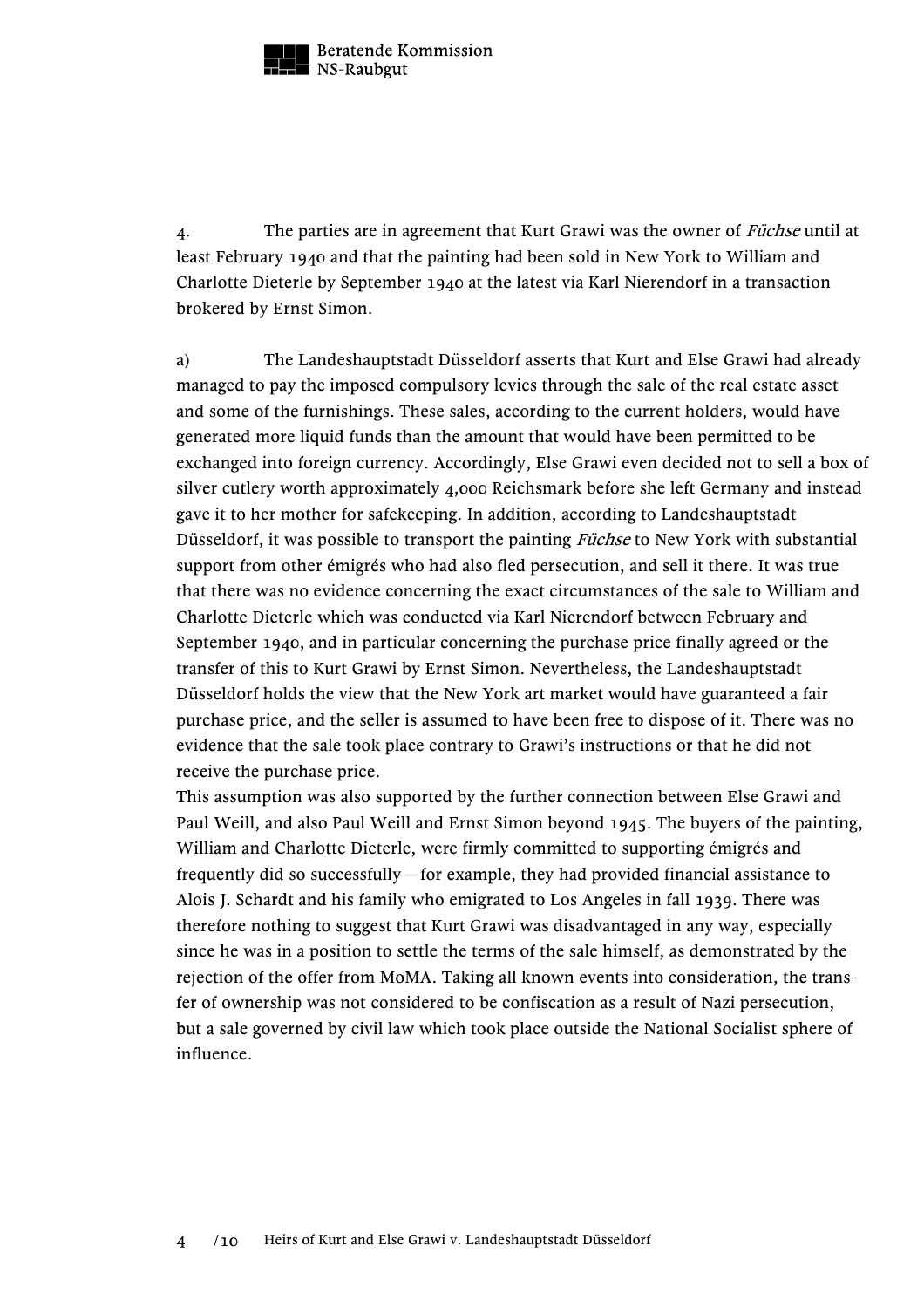

b) The claimants, on the other hand, are of the view that the painting was sold solely out of necessity. Kurt Grawi had tried to avoid selling it for as long as possible and was eventually compelled to do so only because he had to emigrate as a result of persecution. As late as August 1937, he had refused to sell the painting to Josef Nierendorf and, at most, offered the prospect of parting with it in the event of a change of residence. As he himself wrote in his letter of April 1939, the proceeds of the sale would form the "basis for emigration". He emphasized that it was not a favorable time for a sale. It is thus clear that, had there been no National Socialist rule, the sale would not have taken place its sole purpose was to finance the Grawi family's escape to South America. All persons involved in the sale were aware of the owner's plight, meaning that his negotiating position was weakened. Furthermore, the exact circumstances of the sale are not known. It has not been established what price was achieved or whether Grawi even received this. Taking all of these factors together, confiscation as a result of Nazi persecution therefore must be assumed.

5. The Advisory Commission believes that the painting *Füchse* by Franz Marc should be restituted to the claimants, even though the sale took place outside the National Socialist sphere of influence. The sale in 1940 in New York was the direct consequence of imprisonment in a concentration camp and subsequent emigration, and was so closely connected with Nazi persecution that the location of the event becomes secondary in comparison.

a) It is immaterial that a fair price was probably paid for the painting. The Guidelines for implementing the Statement by the Federal Government, the Länder and the national associations of local authorities on the tracing and return of Nazi-confiscated art, especially Jewish property of December 1999 (New edition 2019) (hereinafter: Guidelines) declare the "objective market value" to be the decisive criterion in this regard, i.e. the market value "the object would have had at the time of sale had the seller not been subject to persecution". According to this definition, a fair purchase price would generally be assumed outside the National Socialist sphere of influence because—in purely formal terms—there were al-ways buyers who were not subject to Nazi persecution. However, this conclusion is subject to constraints. The assumption that, on the market outside the National Socialist sphere of influence, participants were fundamentally free and equal between 1933 and 1945 may also be disrupted by long-distance effects of political persecution. The Landeshauptstadt Düsseldorf has also stated that the persons involved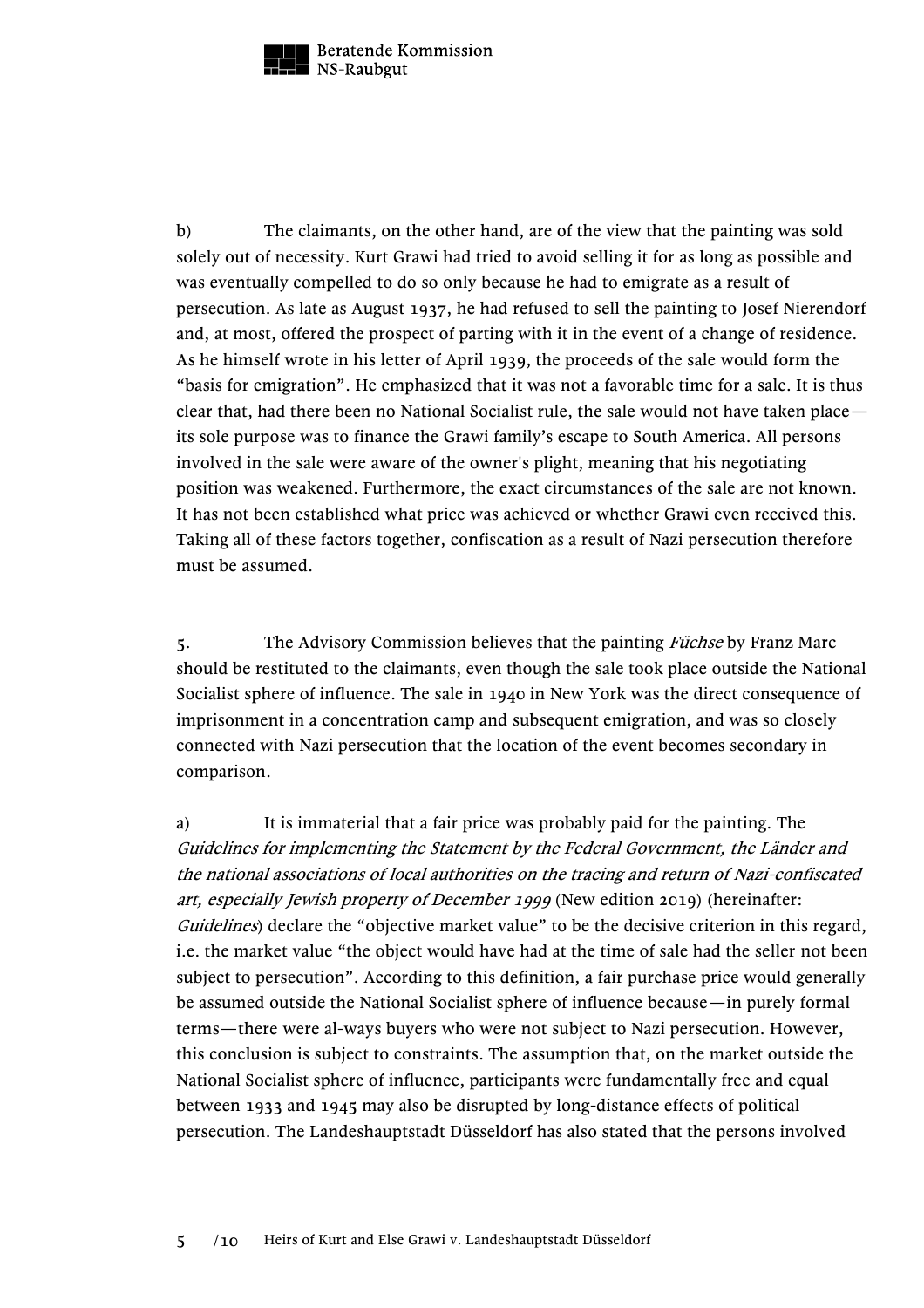

were aware of the persecution-related constraints under which Grawi acted. In his letter to MoMA dated August 9, 1939, Simon, the intermediary used by Grawi, explicitly referred to the predicament: "The owner of this painting is a German refugee who is trying to obtain some cash which he is in dire need." The museum's own note "Any offer which the Museum cares to make would apparently be considered" can certainly be read in the sense that the museum was aware of its negotiating position.

The painting was not purchased by the museum in the end, presumably because a minimum price of 1,250 US dollars was stipulated via a telegram from Montevideo. The purchase price that Grawi ultimately achieved is unknown. The failure of negotiations with MoMA suggests that Grawi was not compelled to accept any offer. The Landeshauptstadt Düsseldorf has cited a number of factors to indicate that Grawi's situation was not exploitted by the persons involved. In particular, William Dieterle was well known for supporting immigrants from Germany in honorable ways, so it was not expected that he took advantage of Grawi. In addition, according to the submission from the Landeshauptstadt Düsseldorf, it could be assumed that Grawi was just as involved in the negotiations between Simon, Nierendorf and Dieterle as he was previously in those between Simon and MoMA. Therefore the agreed price would not have deviated significantly from Grawi's expectations. As the Landeshauptstadt Düsseldorf has stated, the assumption that this was an achievable market price in the United States at that time and thus a fair purchase price in line with the *Guidelines* was not implausible.

b) Also irrelevant to the decision is the assumption that the purchase price was transferred to Kurt Grawi. It should be noted that the free right of disposal according to Militärregierungsgesetz Nr. 59 did not have to be proven with the same unconditionality by the buyer as that stipulated by the *Guidelines* for their legal successors. For foreign sales by émigré owners in particular, the burden of proof should not be excessive. The Landeshauptstadt Düsseldorf has presented several indicators which suggest that payment of the purchase price as directed was the probable course of events. Payments from Dieterle to Nierendorf can be proven to have been made for this period, but cannot be attributed to individual paintings. It cannot be assumed that Nierendorf or Simon withheld the purchase price; there is also no evidence of any technical problems that may have prevented the money being transferred from New York to Kurt Grawi in Santiago de Chile. More evidence cannot be expected from the Landeshauptstadt Düsseldorf.

If the purchase price was transferred to Grawi, he was also free to dispose of it. The criterion of free disposal was defined primarily in legal terms during the period in which the Allied restitution laws were in force. It referred to conditions which, on racist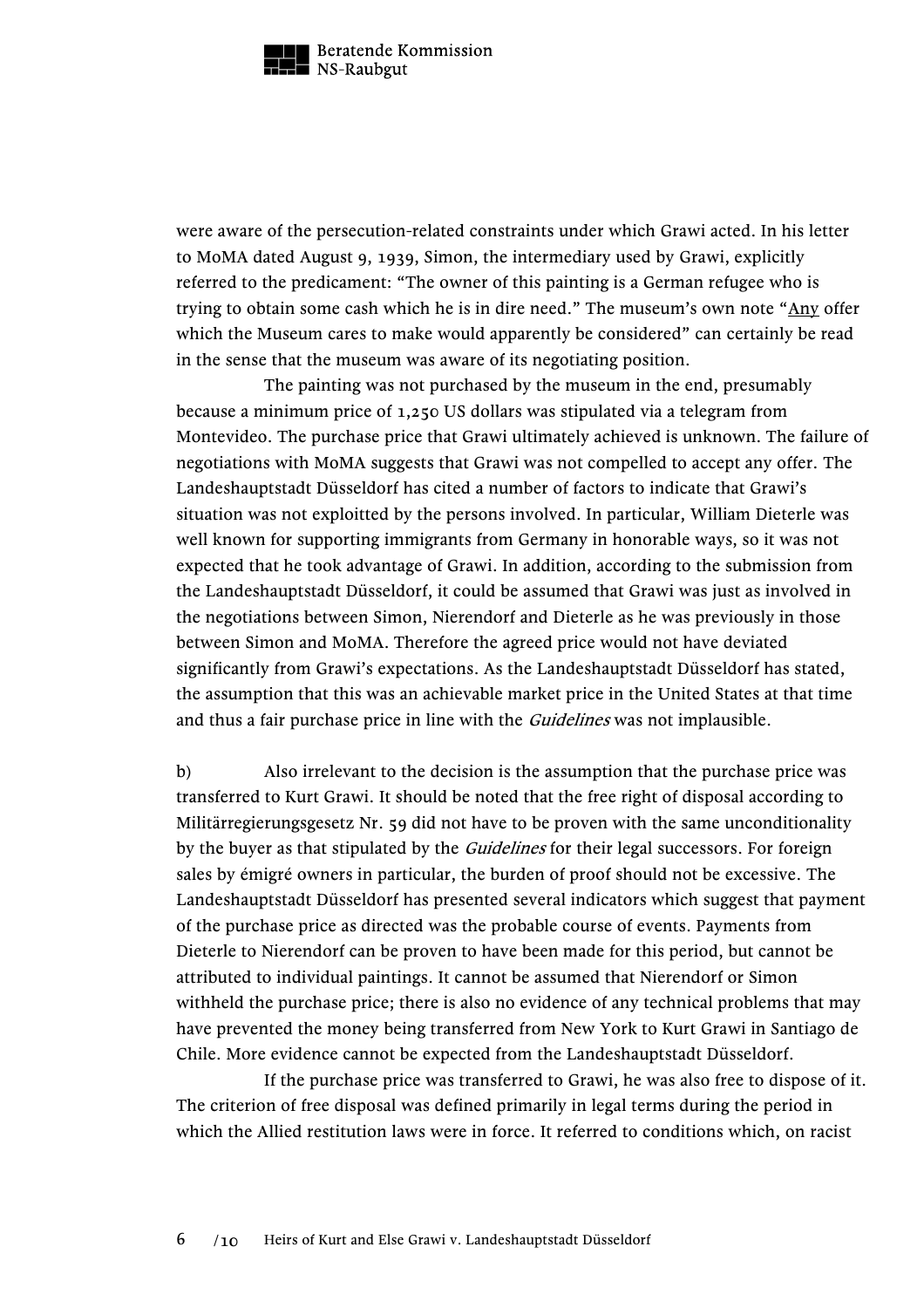

or ideological grounds, restricted the rights of individuals to freely dispose of their own assets, such as the obligation to pay into a blocked account. Purely economic constraints or restrictions that were not directly ideologically based did not militate against free disposability, however. That is why there was no clear consensus even on the emigration tax as a relevant restriction of free disposability, despite its undeniable discriminatory impact, because it existed prior to 30 January 1933 and therefore was not an instrument of Nazi persecution. The same also applies to foreign exchange regulations.

This definition appears too narrow from today's perspective. Even though the emigration tax or foreign exchange limits may have applied to everybody in the same way, victims persecuted under the Nazi regime were overwhelmingly affected by them after 1933. To regard economic and legal constraints not as restrictions of free disposability solely because they were the consequence of merely de facto discrimination but not of normative discrimination, is not convincing in light of a clearly discriminatory legal reality. Nevertheless, there cannot be an exclusion of free disposability in every restriction of economic usability. In the case of Grawi, the proceeds from the sale were not used to pay emigration taxes or other compulsory levies. Though Grawi himself was reliant on external support from Brussels onwards, his family's emigration was financed by other means. According to the criteria in the *Guidelines*, he would therefore have been free to dispose of the purchase price.

c) The two further criteria for checking whether property was seized as the result of Nazi persecution, which are mentioned in the *Guidelines* for sales from 15 September 1935 onwards, are clearly tailored to sales within Germany. This is due to the fact that, historically, the *Guidelines* were developed from Allied military legislation, which aimed to rectify the unlawful movements of assets that had taken place within the Nazi sphere of influence. The "transfer of assets abroad" cited therein as an example, which enables a present-day owner to rebut the presumption of seizure, therefore also applies in cases involving the transfer of proceeds to safety abroad following a sale in Germany. The opposite scenario—which also applies to the current case— in which the cultural property itself had already been taken abroad prior to its sale and the price was paid in full there, is not dealt with in the *Guidelines*.

However, this does not mean that property in such situations would not be suitable for restitution. The assumption of a loss as the result of Nazi persecution does not formally relate to the domain of National Socialism, but to the pressure of persecution manifested in this domain. However, this pressure of persecution did not necessarily diminish as soon as a victim of persecution left the borders of the German Reich behind.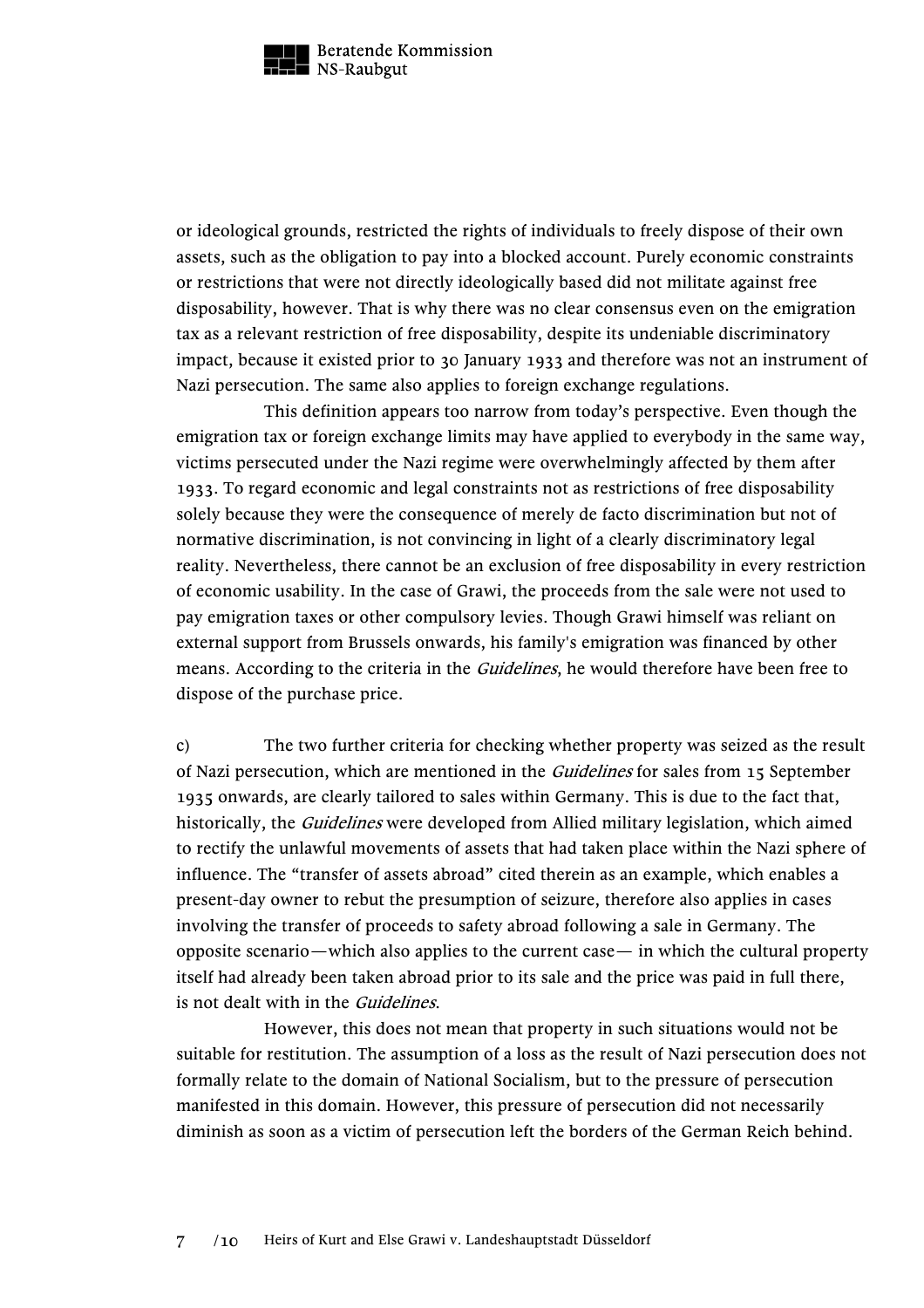

In this respect, though, the *Guidelines* are limited to the severability clause that even if an item changed hands outside the National Socialist sphere of influence, it "still cannot be ruled out" that it changed hands as a result of Nazi persecution. But the *Guidelines* do not mention any further indicators of when confiscation as the result of persecution can be assumed outside the National Socialist sphere of influence in an individual case. However, there is no apparent reason for applying the tighter criteria of the *Guidelines* and taking into account emigration tax and other compulsory levies in a case where property was sold in a forced sale shortly before emigration, while declaring the direct consequences of the deprivation of rights in Germany to be irrelevant in a case where property was sold after emigration. Just because an immediate danger to life was averted does not mean economic, political or legal opportunities were restored at the same time, especially if the escape abroad was preceded by imprisonment in a concentration camp and the seizure of virtually all assets.

d) In view of the above, the Commission concluded that Kurt Grawi's sale of the painting *Füchse* is considered to have occurred as the result of Nazi persecution, even though the sale was completed outside the National Socialist sphere of influence and, in the light of information currently available, the payment of a fair price and the opportunity for free disposal are plausible. The sale was a direct consequence of the forced emigration. The decision to sell and the arrangements for the sale directly resulted from National Socialist repression. All in all, there was such a close connection between persecution, escape and sale that the impact of the first continues to have an effect in the last.

Kurt Grawi did not plan to sell the painting. For the period prior to 30 January 1933, there is no evidence of any intention to sell. The question can be left open as to whether the letter mentioned by the claimants from Josef to Karl Nierendorf dated 30 August 1937, actually related to Franz Marc's Füchse. It refers in general terms to a painting Grawi intended to sell should the need arise if he had to move, but does not describe it in detail. A few weeks after this letter, the Grawi family put some of their furniture up for auction because they had moved into a much smaller apartment at the start of the year. However, the family did not take this as an opportunity to part with the painting Füchse. Grawi decided to sell the painting only when he was forced to leave Germany.

After his imprisonment in a concentration camp, Grawi had to give up his place of residence at very short notice. No direct order to leave Germany is documented on file, but at the same time it is highly likely one was issued. Just four months after being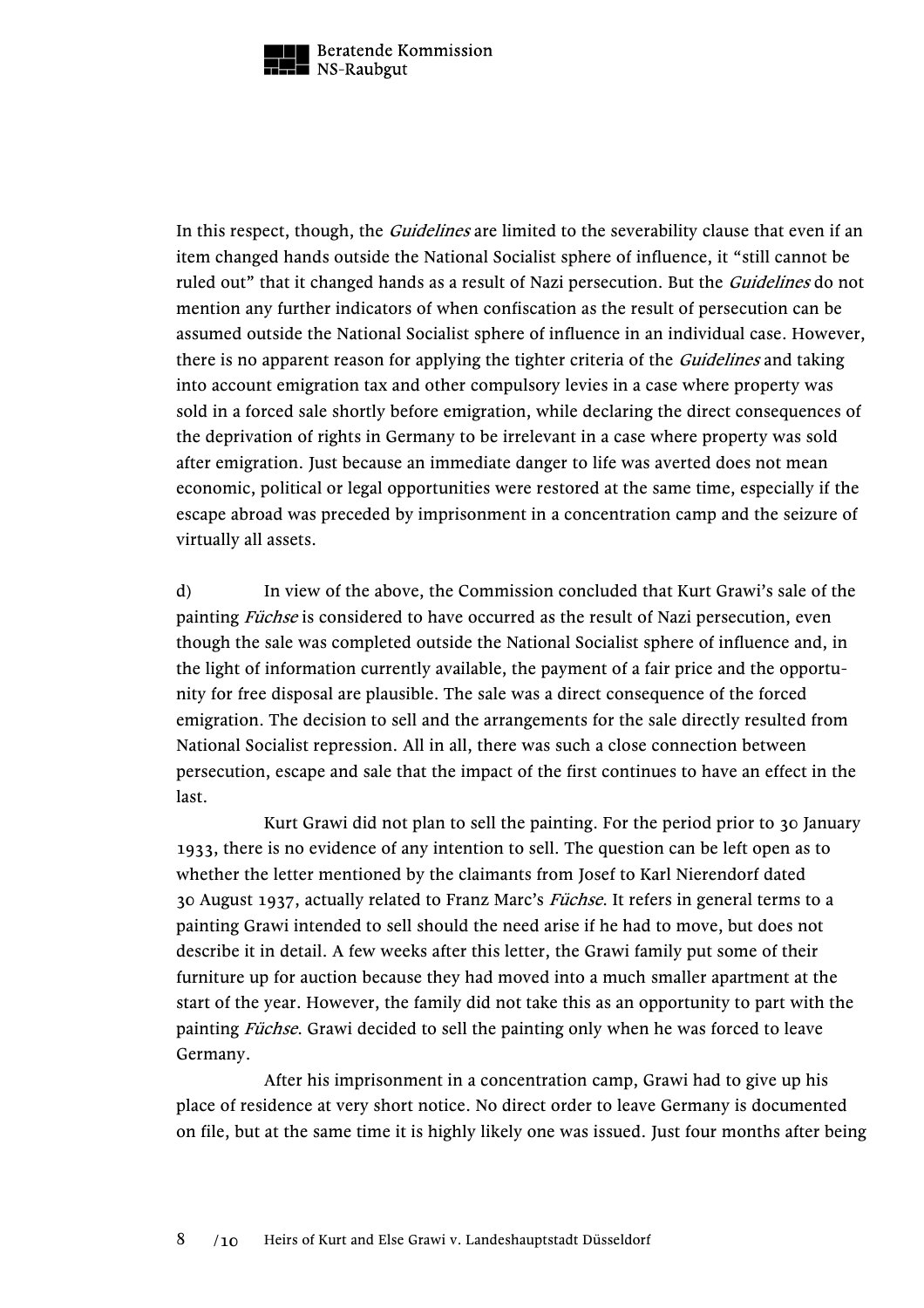

released from the concentration camp, Grawi found himself practically destitute in Brussels. A return to Germany was not possible. His efforts to sell the painting *Füchse* were directly linked to his expulsion from Germany and his attempt to build a new life abroad. Grawi himself took the painting abroad, probably at great personal risk. The first record of an intention to sell the artwork can be dated to 30 April 1939, when Grawi, then still in Brussels, informed Ernst Simon in New York that he planned to ship the painting there, expressing his hope of obtaining a "basis for our emigration [...] despite the unfavorable times". Else Grawi and her two sons were still in Germany at that point. The emigration tax was not set until October 1939. Grawi himself had no more funds and was reliant on assistance from friends even for his onward journey from Brussels. Whether the Grawis still owned assets in Germany is of no importance because there was no prospect of being able to access these assets in the foreseeable future.

The fact that the sale was eventually completed a good year after Grawi left Germany does not take away the direct connection between this event and Grawi's escape. Such transactions often take a long period of time, even under normal circumstances. At the same time, the suffering associated with the escape did not only begin on the day of departure from Germany and end on the day of arrival abroad. Else Grawi and the children were not able to travel to Chile until December 1939. The family has vividly described the difficulties facing the Grawis as they made a new start in Chile. Along the way, Grawi continued his efforts to sell the painting on terms that would enable the family to begin a new life in Chile. Had this been possible without selling the painting, he would have had the option of canceling the sale at any time.

There is no question that the Dieterles supported émigrés and persecuted victims of the Nazi regime in honorable and exemplary ways. It is not known to what extent Grawi was able to benefit from this. However, honorable intentions on the part of the buyer do not diminish the fact that the sale was necessitated by Grawi's emigration. The *Guidelines*—like Militärregierungsgesetz Nr. 59—assume a regular causality between persecution and loss, the disruption of which is the exception requiring proof. Therefore the critical factors are the situation and motives of the seller at that time, not the ethos and intentions of the buyer. Thus it is of no relevance whether William and Charlotte Dieterle perhaps only bought the painting in order to help Grawi start a new life in exile. In particular, there is nothing to indicate the protection of Grawi's property interests here—irrespective of the question whether this can be taken into account anyway as an exonerating factor in the case of a sale abroad. For this, a commitment would be expected that goes beyond what a contract partner of average loyalty would have done in this situation, while behavior merely in accordance with the contract is not sufficient. The fact